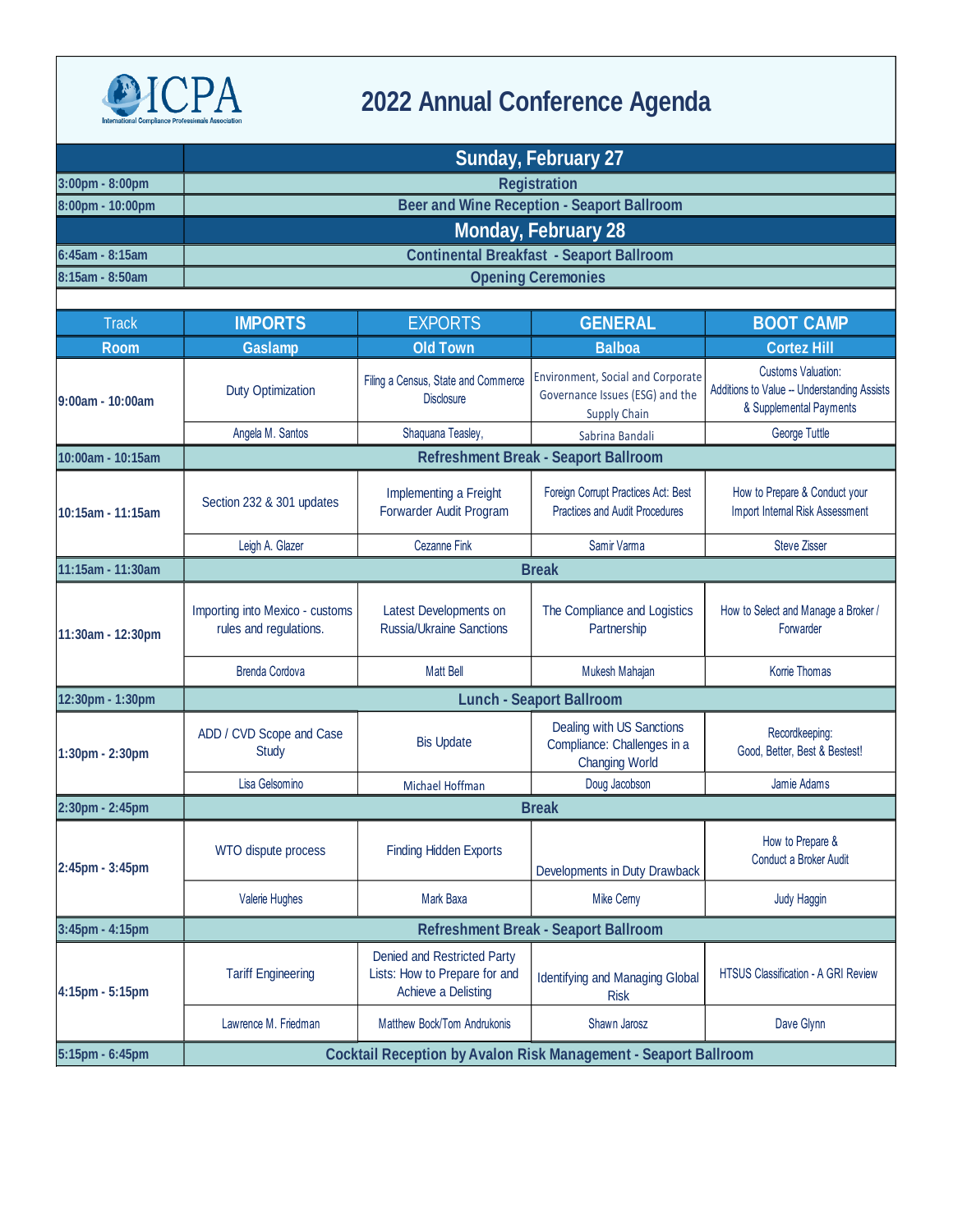

## **2022 Annual Conference Agenda**

|                   | Tuesday, March 1                                                                             |                                                         |                                                              |                                         |  |  |
|-------------------|----------------------------------------------------------------------------------------------|---------------------------------------------------------|--------------------------------------------------------------|-----------------------------------------|--|--|
| <b>6:00am</b>     | <b>ICPA Charity Fun Run - Meet in Lobby</b>                                                  |                                                         |                                                              |                                         |  |  |
| 6:45am - 8:30am   | <b>Continental Breakfast - Seaport Ballroom</b>                                              |                                                         |                                                              |                                         |  |  |
|                   | <b>IMPORTS</b>                                                                               | <b>EXPORTS</b>                                          | <b>GENERAL</b>                                               | <b>BOOTCAMP</b>                         |  |  |
| <b>ROOM</b>       | <b>Gaslamp</b>                                                                               | <b>Old Town</b>                                         | <b>Balboa</b>                                                | <b>Cortez Hill</b>                      |  |  |
| 8:30am - 9:30am   | Ocean Transportation planning and<br><b>Expectations</b>                                     | <b>ITAR licensing and Documentation</b>                 | Getting a Seat in The Board<br>Room                          | <b>Understanding Export Licensing</b>   |  |  |
|                   | Mukesh Mahajan                                                                               | <b>Karen Stone</b>                                      | Deep SenGupta                                                | <b>Bruce Leeds</b>                      |  |  |
| 9:30am - 9:50am   | <b>Break</b>                                                                                 |                                                         |                                                              |                                         |  |  |
| 9:50am - 10:50am  | Setting Up ACH and PMS Best<br><b>Practices</b>                                              | New China Export Controls                               | Post Brexit Update: UK Trade<br>Policy/Challenges in Trading | CBP Informed vs. Enforced<br>Compliance |  |  |
|                   | <b>Merit Tremper</b>                                                                         | Jay Nash                                                | John Grayston                                                | <b>Andrew Siciliano</b>                 |  |  |
| 10:50am - 11:10am | Refreshment Break - Seaport Ballroom                                                         |                                                         |                                                              |                                         |  |  |
| 11:10am - 12:10pm | Understanding The 5 W's of Customs<br><b>Entry Reconciliation</b>                            | Best Practices with Dealing with<br><b>Distributers</b> | CTPAT: What does the future<br>hold?                         | Determining an ECCN                     |  |  |
|                   | George Tuttle                                                                                | <b>Barb Secor</b>                                       | Mark J. Segrist                                              | Norm Lubeck                             |  |  |
| 12:15pm - 1:45pm  | <b>Lunch - Seaport Ballroom</b>                                                              |                                                         |                                                              |                                         |  |  |
| 1:45pm - 2:45pm   | <b>Ask the Legal Eagles</b>                                                                  |                                                         |                                                              |                                         |  |  |
|                   | <b>Larry Hanson and ICPA Member Lawyers</b>                                                  |                                                         |                                                              |                                         |  |  |
| 2:45pm - 3:45pm   | CBP and the Evolution of<br><b>Substantial Transformation</b><br>Guidance, Country of Origin | <b>Encryption Export Control Update</b>                 | <b>Protests and Post Summary Corrections</b>                 | Commodity Jurisdiction                  |  |  |
|                   | Robert A. Shapiro                                                                            | Ajay Kuntamukkala                                       | Alan Klestadt                                                | Derrick Kyle                            |  |  |
| 6:00pm - 10:00pm  | <b>ICPA BIRTHDAY CELEBRATION - USS MIDWAY</b>                                                |                                                         |                                                              |                                         |  |  |